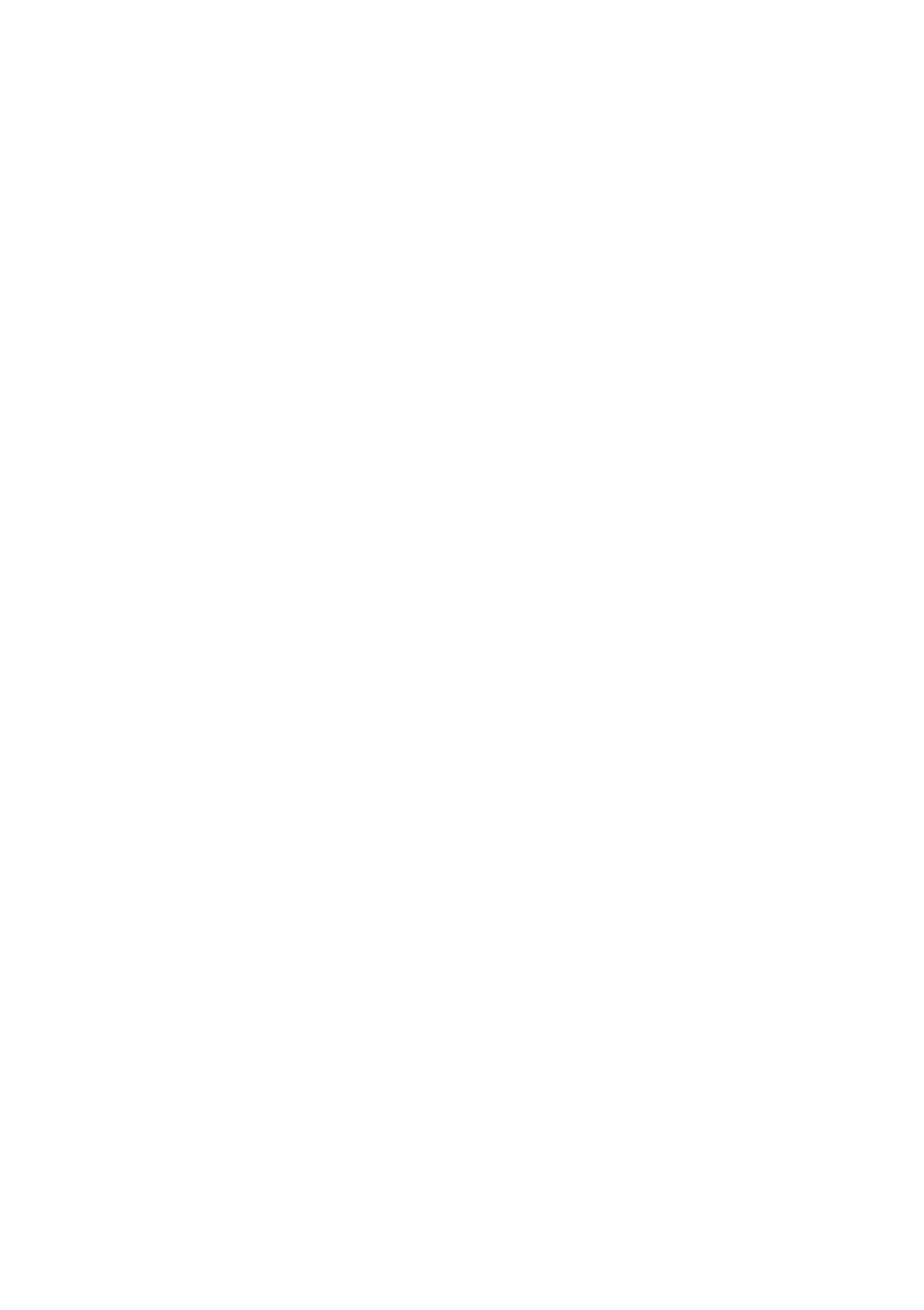## *INDEX*

|                      | 11 |
|----------------------|----|
|                      | 12 |
| STUFFED ACORN SQUASH | 13 |
| MEXICAN STREET CORN  | 14 |
|                      | 15 |
| ROASTED VEGETABLES   | 16 |
|                      |    |
|                      |    |
|                      |    |
|                      |    |
|                      |    |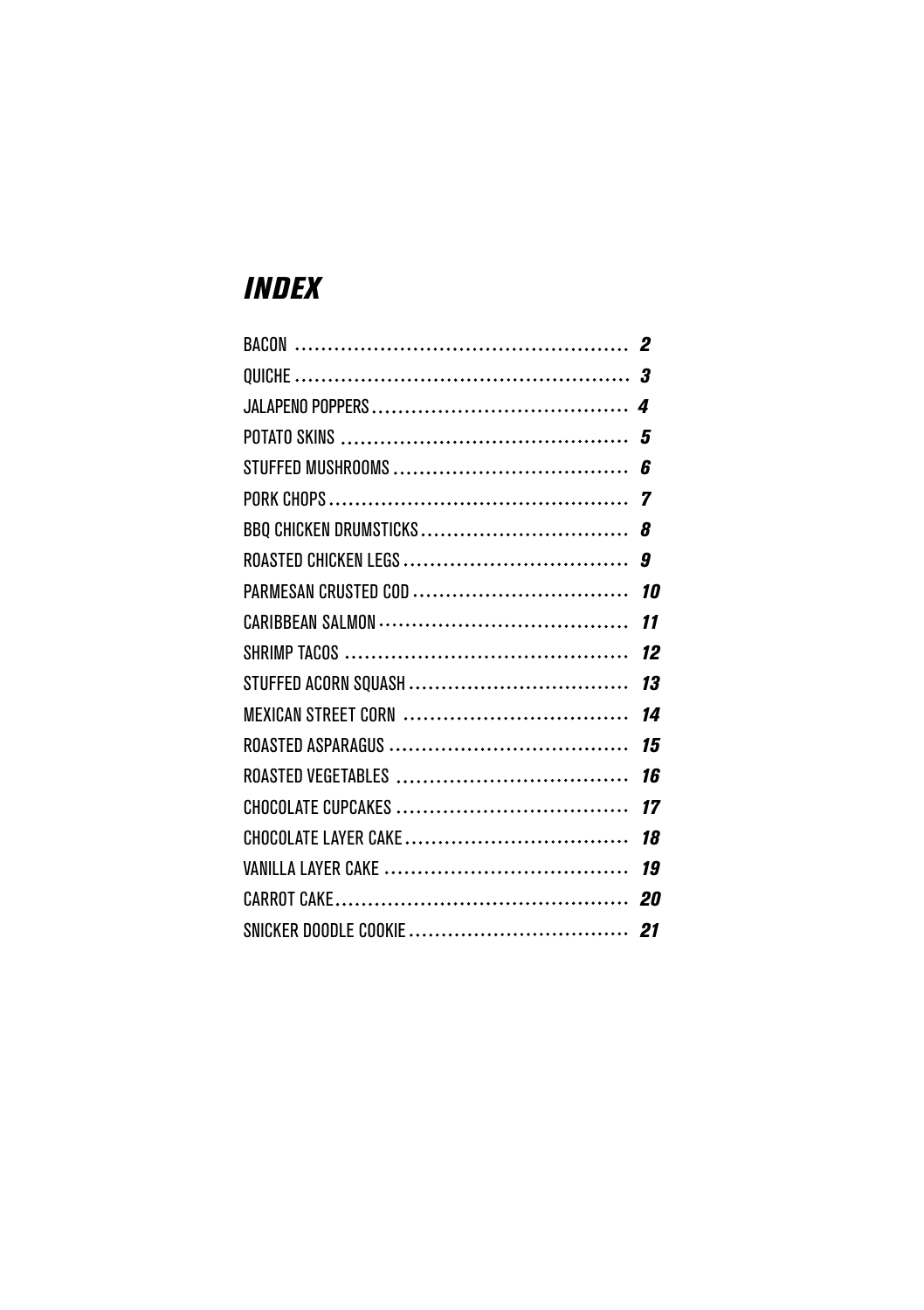## INGREDIENTS

• 1 Pound sliced bacon

.............................

## **PREPARATION**

Place 6-7 slices of bacon in a single layer on one rack. Cook on the top rack at 390°F for 11 minutes.

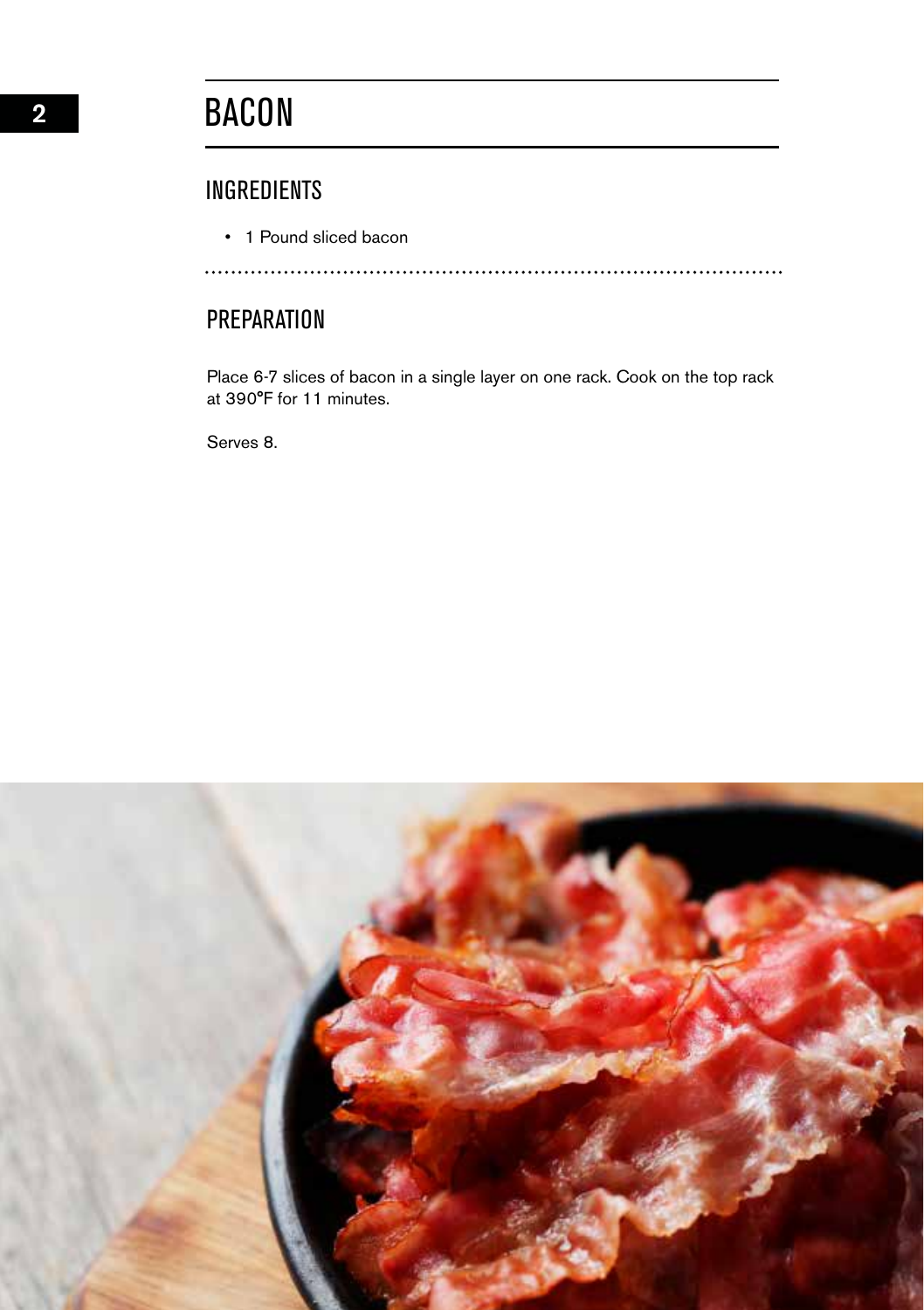# QUICHE

#### **INGREDIENTS**

- 5 Eggs
- 2 Tablespoons olive oil
- 2 Tablespoons butter
- 1 Onion, chopped
- 1 Leek, bottom half cleaned and chopped
- 1/4 Teaspoon crushed red pepper
- 1 Bag fresh spinach leaves

..........................

- 3/4 Cup cheddar cheese
- 3/4 Cup heavy cream
- 1 Cup milk
- Salt & pepper

#### **PREPARATION**

In a skillet, heat the oil and butter until melted. Add onion, leek, crushed red pepper, salt and pepper. Cook until tender. Add spinach and cook down for about 4 minutes. Let cool. In a separate bowl, whisk together the eggs, heavy cream and milk. Spray the bottom and sides of a 9 inch tart pan with non-stick cooking spray. Spread half of the onion mixture in the bottom of the pan. Layer on half of the cheese, then the remaining onion mixture, followed by the rest of the cheese. Ladle on the egg mixture and spray top of quiche with non-stick cooking spray. Set a rack upside down on the bottom shelf. This provides the perfect place for a tart pan. Cook at 325°F for 20 minutes. Let stand in the unit set for 5 minutes.

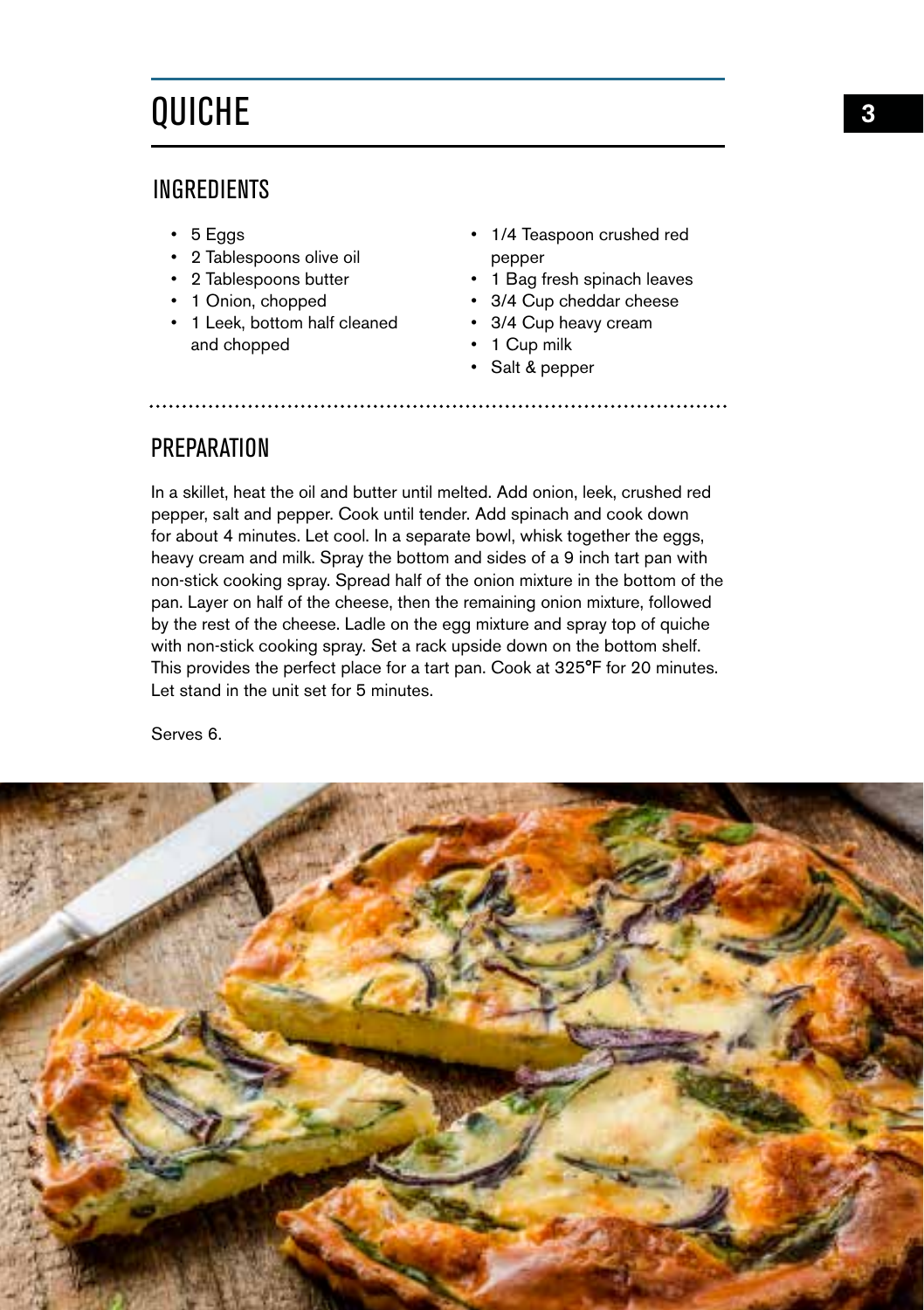# JALAPEÑO POPPERS

#### INGREDIENTS

- 7 Fresh jalapeño peppers
- 8 Ounces cream cheese
- 4 Ounces shredded sharp cheddar cheese
- 1/2 Cup cooked chopped bacon
- 1/4 Teaspoon granulated onion
- 1/4 Teaspoon granulated garlic
- 1/4 Teaspoon paprika
- Dash of hot sauce
- Salt & pepper
- 2 Tablespoons olive oil
- 4 Tablespoons panko bread crumbs
- Non-stick cooking spray

PREPARATION

Start with all ingredients at room temperature. Cut the jalapeños lengthwise. Remove the stem and seeds with a spoon. Coat them with olive oil and set on the rack. In a medium bowl, mix together cream cheese, cheddar cheese, bacon, onion, garlic, paprika, hot sauce, salt and pepper to taste. Press mixture in the jalapeños. Cook on the center rack at 350°F for 4 minutes. Carefully take out of your Oil-less Fryer Oven and press the panko bread crumbs into the tops of each jalapeño. Gently spray the bread crumbs with non-stick cooking spray. Cook on the center rack at 375°F for 4 more minutes. Let rest for a few minutes before serving.

Serves 7.

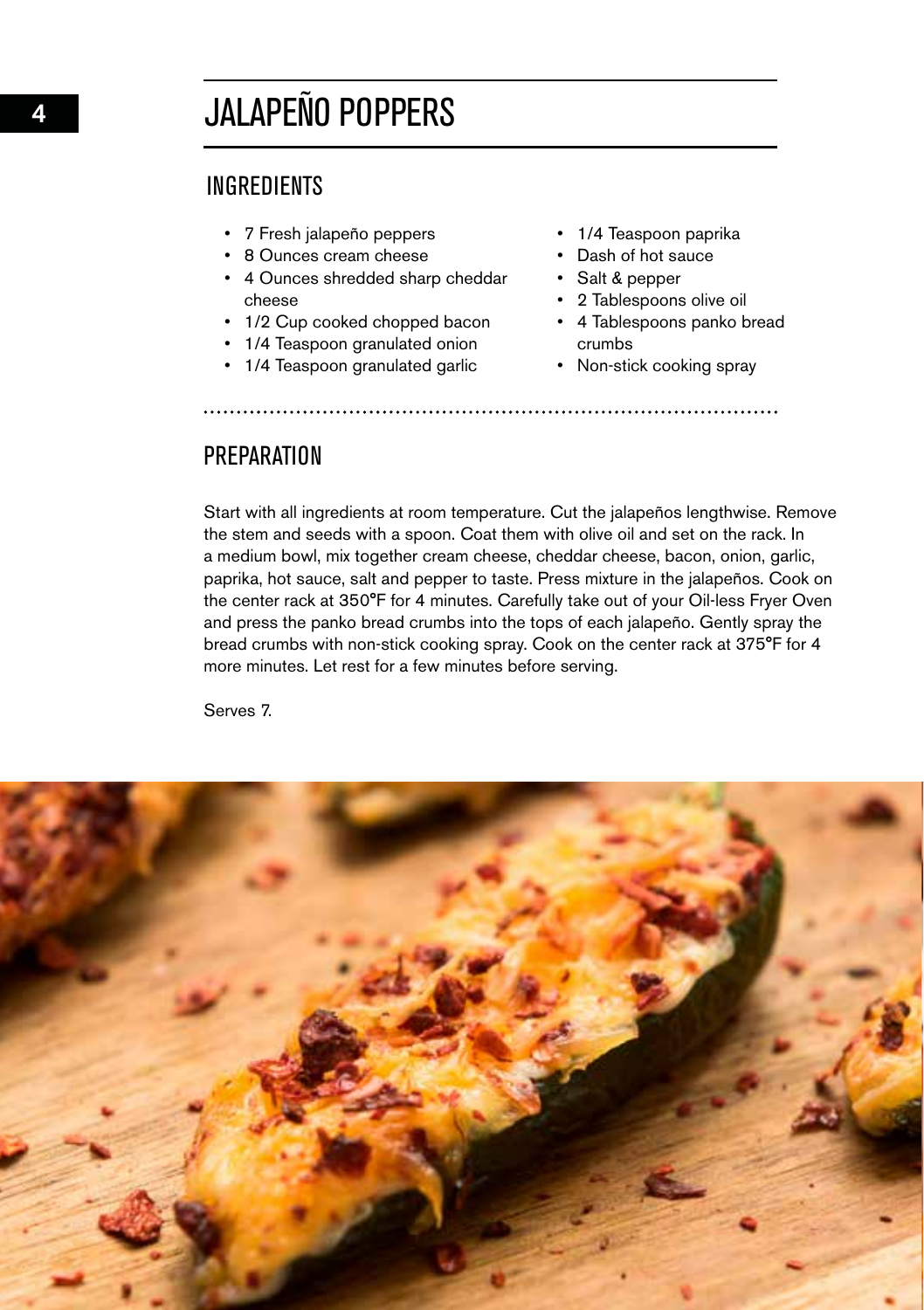# POTATO SKINS

## INGREDIENTS

- 3 Pounds red potatoes
- 12 Ounces shredded shar Cheddar cheese
- 1 Cup sour cream
- 1/2 Cup cooked bacon
- 1/4 Cup chopped chive
- 3-4 Tablespoons olive oil
- Salt & pepper

### **PREPARATION**

In a large pot, cover the potatoes with cold water and boil for about 40 minutes until tender. Drain and let completely cool. This can be done the day before and refrigerated overnight. Cut the potatoes lengthwise. With a spoon or an ice cream scoop, remove the centers. Rub olive oil on both sides and add salt and pepper to taste. Cook on the top rack at 400°F for 8 minutes. Carefully remove the hot rack and add cheese. Cook for 2 more minutes at 400°F. Top with bacon, sour cream and chives.

Serves 12.

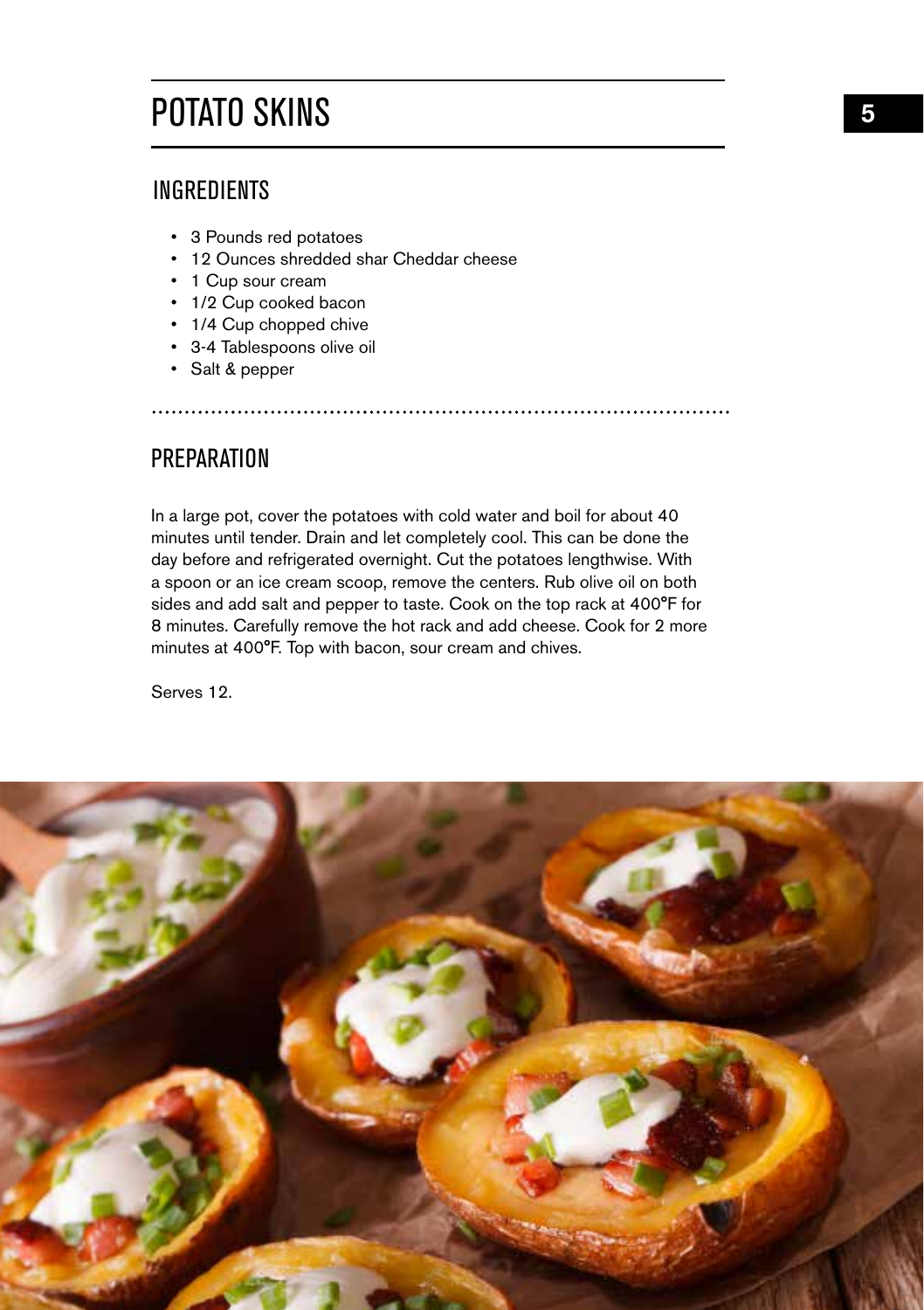## STUFFED MUSHROOMS

#### INGREDIENTS

- 4-6 Portabella mushroom caps
- 6 tablespoons olive oil (divided)
- 6 tablespoons Butter, melted
- 1 Pound hot Italian sausage
- 2 Shallots
- 2 Celery stalks
- 1 Cup panko bread crumbs
- 1 Cup shredded mozzarella cheese
- 1/2 Cup shredded parmesan cheese
- 1 Egg, beaten
- 1 Teaspoon fresh thyme
- Salt & pepper

**PREPARATION** 

In a skillet, brown the Italian sausage and set aside to cool. In the same skillet, cook finely chopped shallots and celery in 2 tablespoons of olive oil for 3-5 minutes until tender. Clean the mushrooms off with dry towel. Brush both sides with olive oil (which will soak into the mushrooms) and add salt and pepper to taste. Mix together Italian sausage, shallots, celery, bread crumbs, mozzarella and Parmesan cheese, egg, half the melted butter and thyme. Fill the mushrooms with stuffing and top with remaining melted butter. Cook on the middle rack at 370°F for 10 minutes.

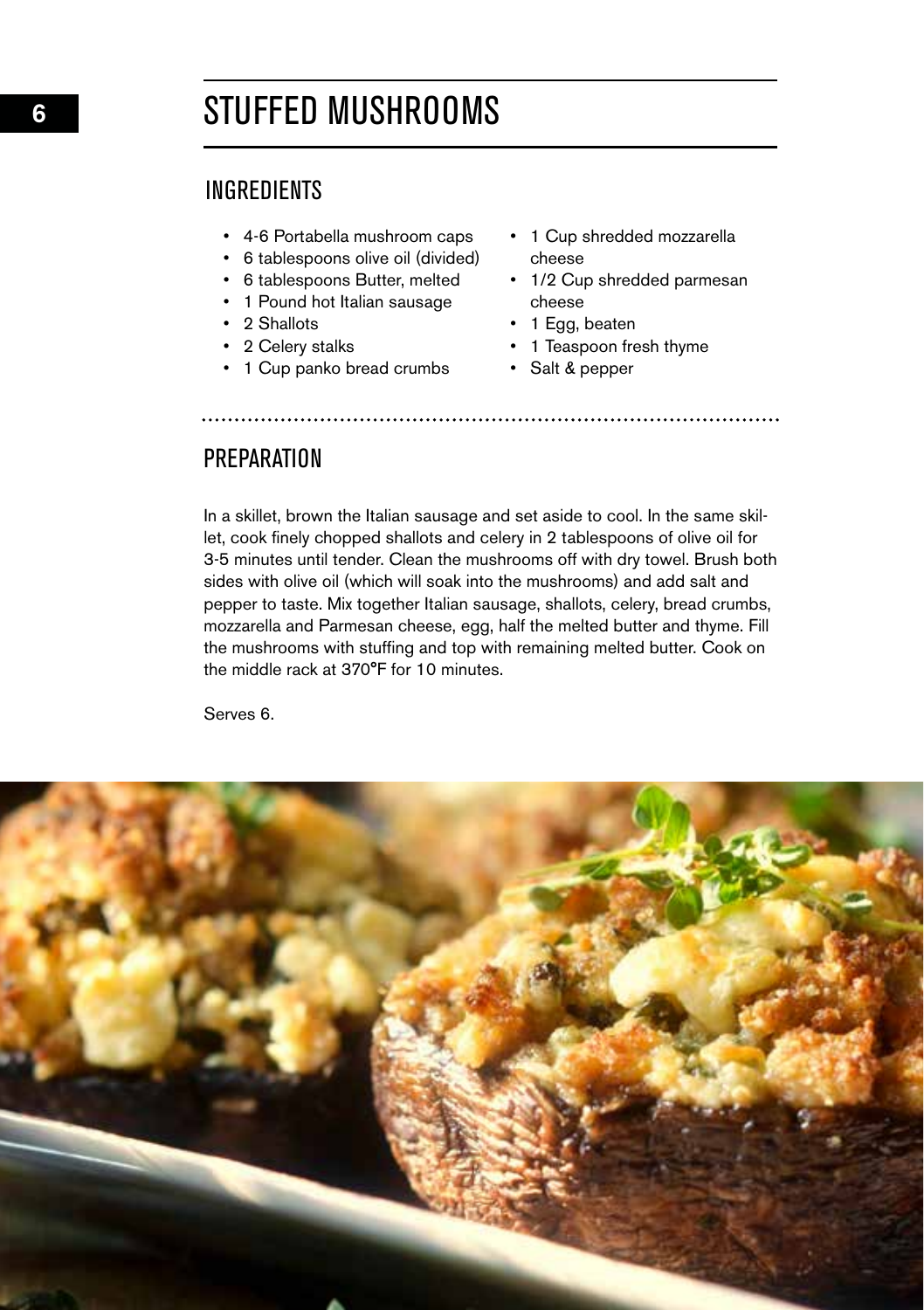# PORK CHOPS

#### INGREDIENTS

- 4 Thick cut bone in pork chops
- 1/3 Cup olive oil
- 2 Tablespoons brown sugar
- 1 Lemon, zest and juice
- 2 1/2 Tablespoons spicy mustard
- 1 Teaspoon course ground mustard
- 4 Cloves garlic, chopped
- 2 Teaspoons dried thyme
- 1 Teaspoon granulated onion
- 1 Teaspoon liquid smoke
- 2 Teaspoons white vinegar
- 1 Teaspoon worcestershire sauce
- 1/2 Teaspoon parsley flakes
- Salt & pepper

### PREPARATION

In a medium mixing bowl, whisk together olive oil, brown sugar, lemon zest and juice, both mustards, garlic, thyme, onion, liquid smoke, vinegar, Worcestershire sauce, parsley, salt and pepper. Put the pork chops and mixture together in large, resealable plastic bag and marinate for 3 hours or overnight in the refrigerator. Cook on the top rack at 350°F for 20 minutes. Let rest for 5 minutes.

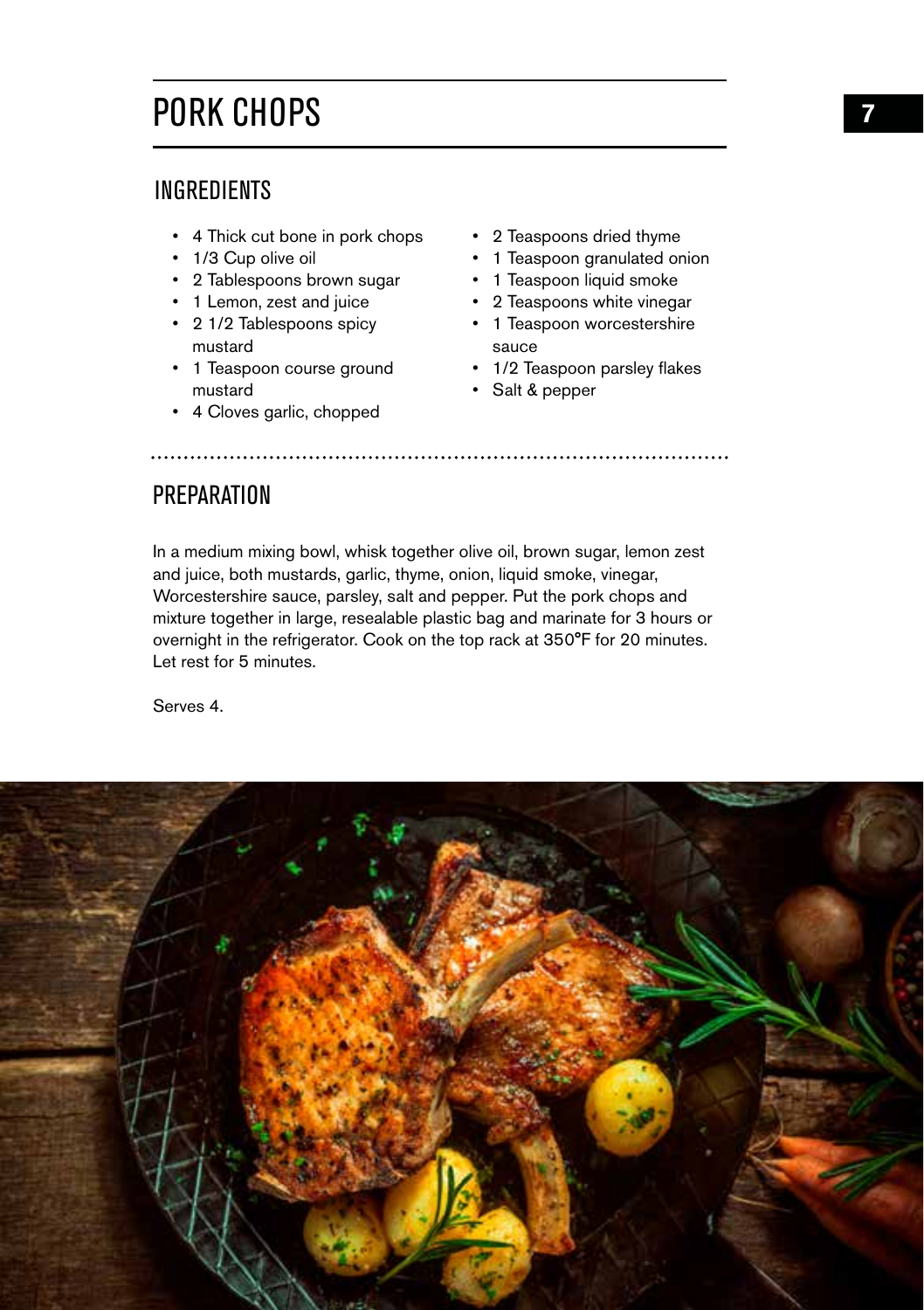# BBQ CHICKEN DRUMSTICKS

## INGREDIENTS

- 8 Chicken drumsticks
- 3 Tablespoons olive oil
- Salt and pepper
- BBQ sauce

### **PREPARATION**

Dry the chicken. Coat with olive oil, salt and pepper. Cook on the middle rack at 370°F for 10 minutes. Baste with BBQ Sauce and cook additional 20 minutes at 370°F.

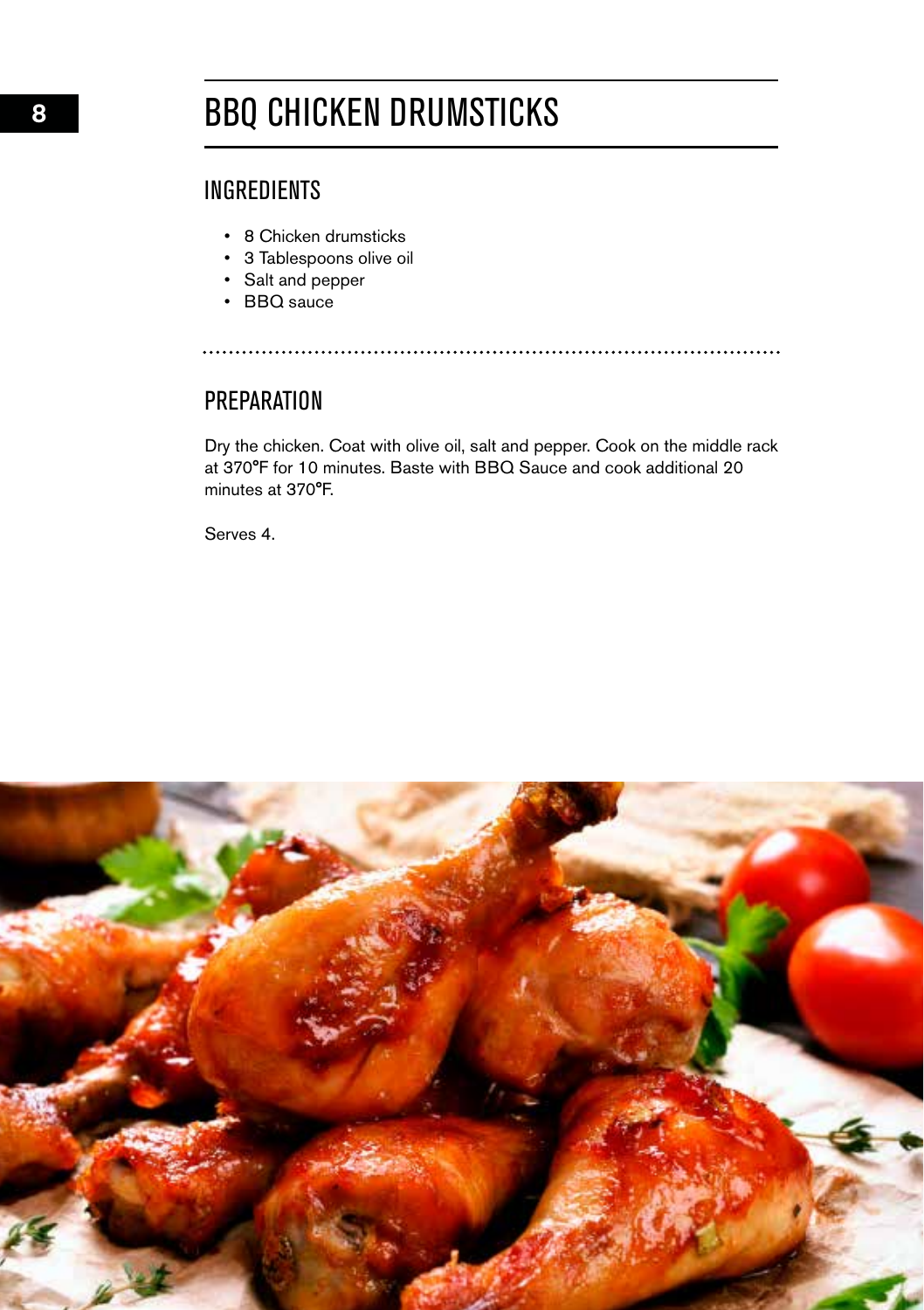# ROASTED CHICKEN LEGS

### INGREDIENTS

- 4 Chicken leg quarters
- 3 Tablespoons olive oil
- 1 Teaspoon hot sauce
- 1 Tablespoon italian seasoning
- 1 Teaspoon kosher salt
- 1/4 Teaspoon spanish paprika
- 1/4 Teaspoon granulated onion
- 1/4 Teaspoon granulated garlic
- 1/4 Teaspoon crushed red pepper
- 1/4 Teaspoon ground pepper

### **PREPARATION**

In a small bowl, mix the Italian seasoning, salt, paprika, onion, garlic, red pepper and pepper, and set aside. Dry the chicken leg quarters. Rub with olive oil and hot sauce, then cover with seasoning mix on both sides. Cook on the middle rack at 370°F for 30 minutes. Flip and cook at 370°F for 10 minutes.

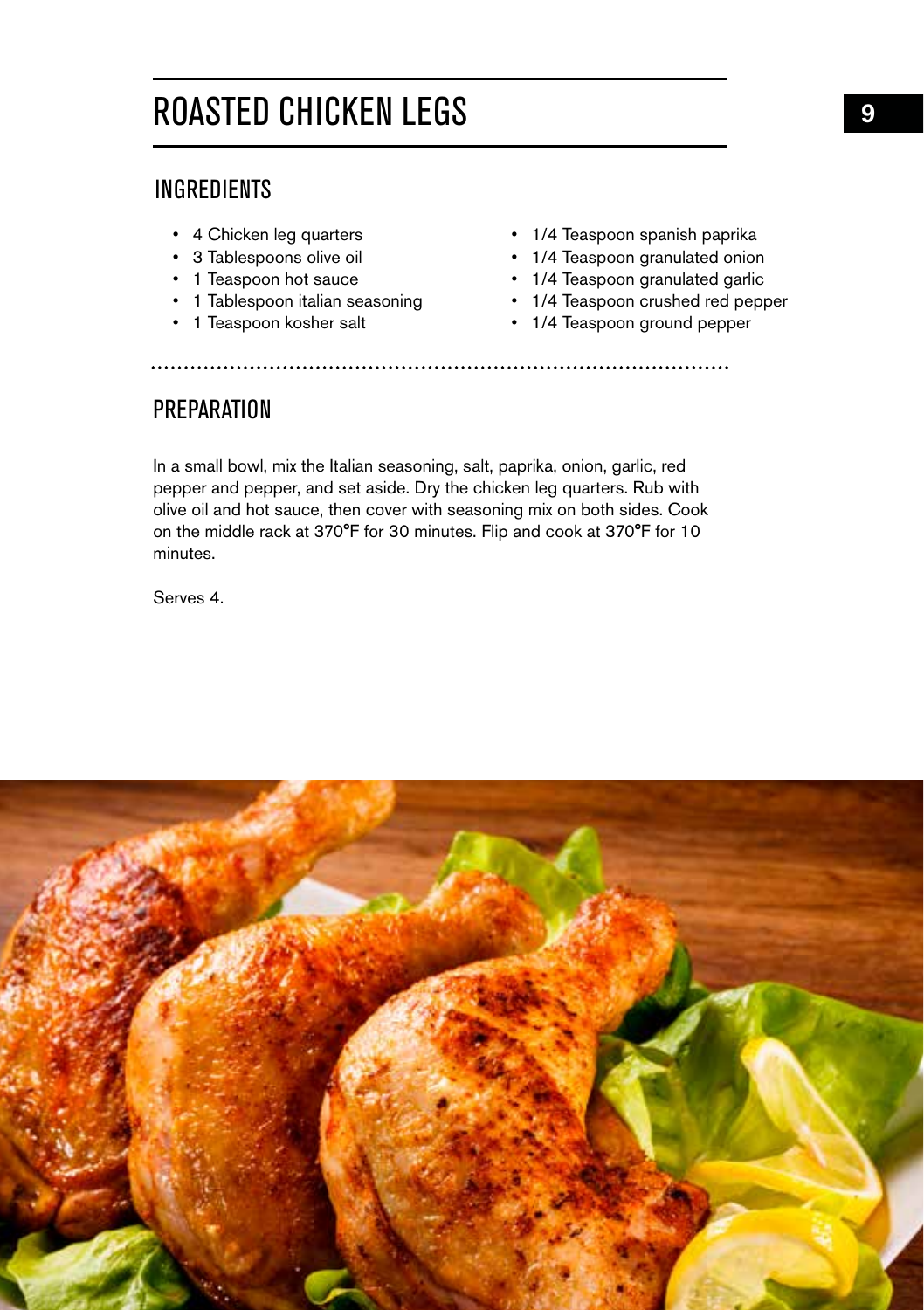# PARMESAN CRUSTED COD

## INGREDIENTS

- 1 Pound fresh cod
- 1 Lemon, zest and juice
- 4 Tablespoons butter, melted
- 1/4 Cup panko bread crumbs • 1/4 Cup grated parmesan
- 1/4 Teaspoon granulated garlic
- Salt & white pepper

## **PREPARATION**

cheese

Dry the cod with a paper towel and drizzle on half of the melted butter. In a small bowl, mix the bread crumbs, Parmesan cheese, zest of the lemon, and garlic. Add salt and white pepper to taste. Cover the fish with the mixture. Drizzle on the remaining butter and squeeze on the lemon juice. Cook on the middle rack at 325°F for 15 minutes.

Serves 2.

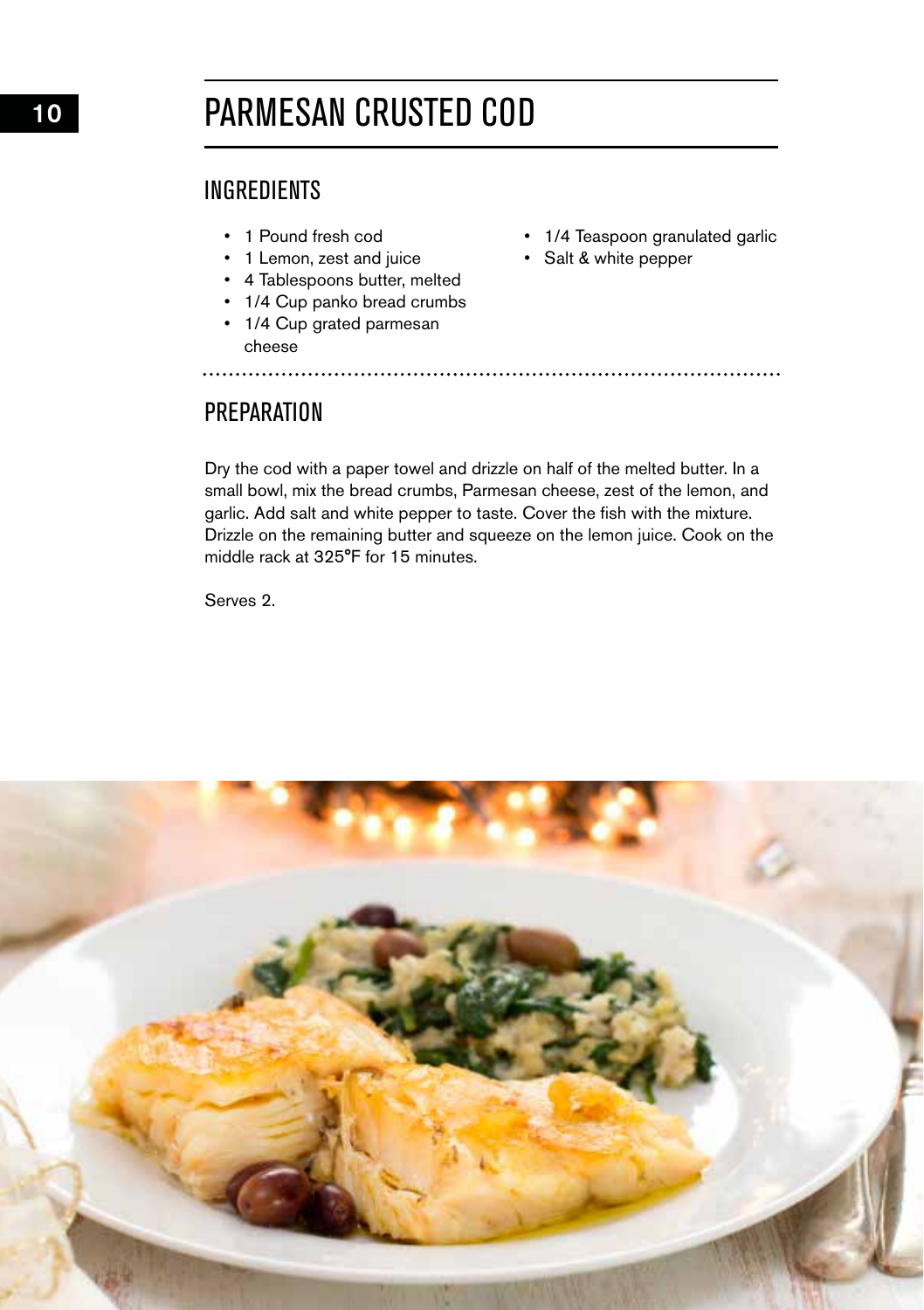# CARIBBEAN SALMON

## INGREDIENTS

- 2 Salmon filets, skin removed
- 3 Tablespoons butter, melted
- 1 Lemon, zest and juice
- 1 Tablespoon fresh rosemary, chopped
- 1 Tablespoon fresh parsley, chopped
- 2 Garlic cloves, chopped
- 1/4 Teaspoon red pepper flakes
- Salt & pepper

## **PREPARATION**

Mix together the butter, lemon zest and juice, rosemary, parsley, garlic, red pepper flakes, salt and pepper. Cover the salmon with the mixture. Cook on the top rack at 325°F for 12 minutes.

Serves 2.

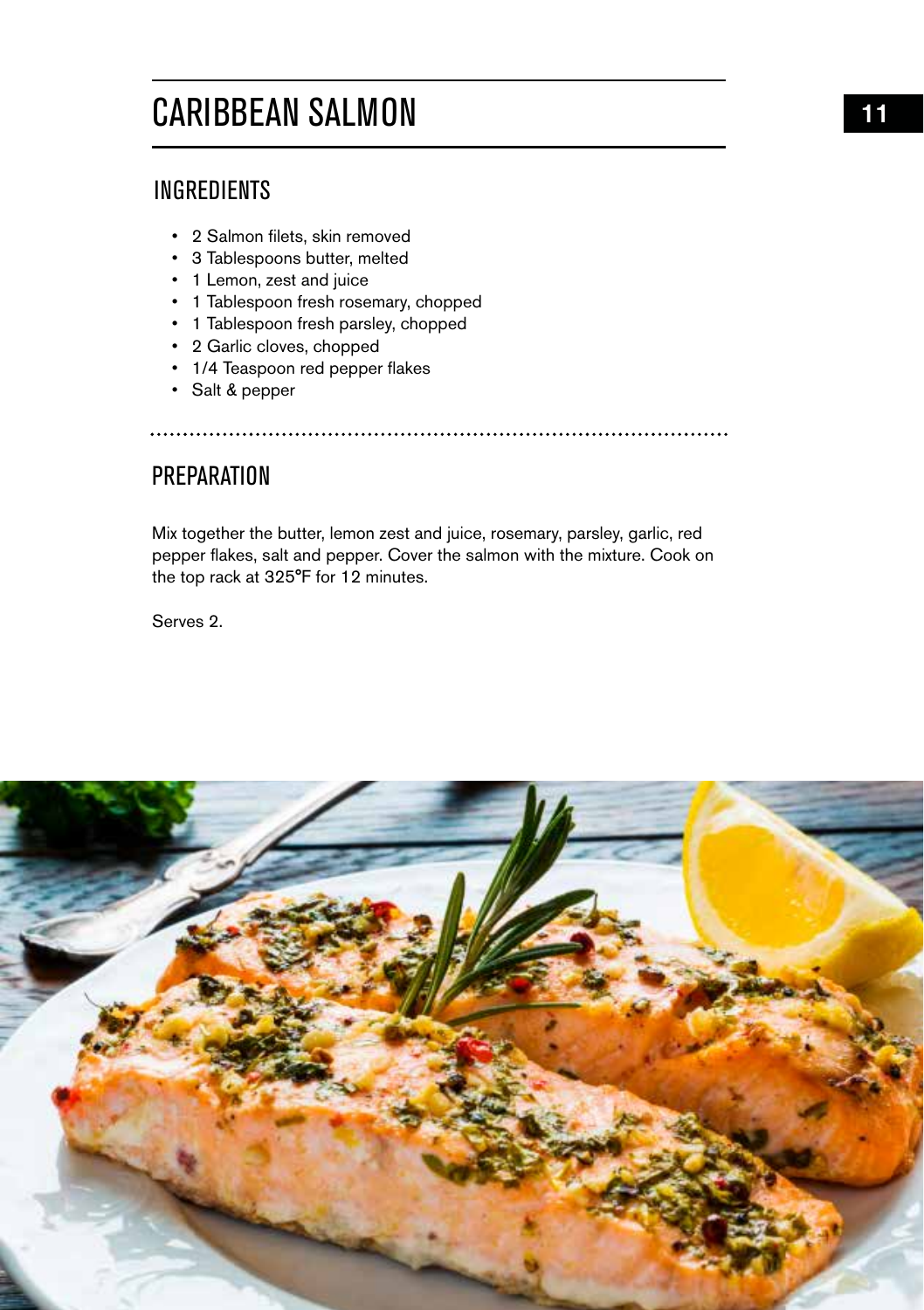# SHRIMP TACOS

#### INGREDIENTS

- 2 Pound raw shrimp, shells and tail removed
- 1/3 Cup olive oil
- 2 Ancho chiles, dried
- 1 Pasilla chile, dried
- 1 Tablespoon white vinegar
- 2 Limes
- 1 Teaspoon kosher salt
- 2 Cloves garlic
- 1/2 Teaspoons honey
- 1/2 Teaspoon liquid smoke
- 1 Teaspoon paprika
- 1/2 Teaspoon cumin
- 1/2 Teaspoon dried thyme
- Salt & pepper
- 12 Corn tortilla
- 1 Jalapeño, sliced
- Cilantro
- 2 Cups coleslaw
- 1 Red onion, thinly sliced

### **PREPARATION**

Place dried chiles in a medium bowl. Cover with hot water and let soak for 30 minutes. Remove from the water, then remove the stems and seeds and put the chiles into a blender. Add vinegar, juice of 1 lime, salt, garlic, honey, liquid smoke, paprika, cumin, thyme, salt, pepper and olive oil. Blend until smooth. Add the shrimp and marinate in large resealable plastic bag and marinate for 30 minutes. Cook on the top rack at 320°F for 12 minutes. Serve in warm tortillas, with coleslaw. Garnish with cilantro, jalapeño and red onion.

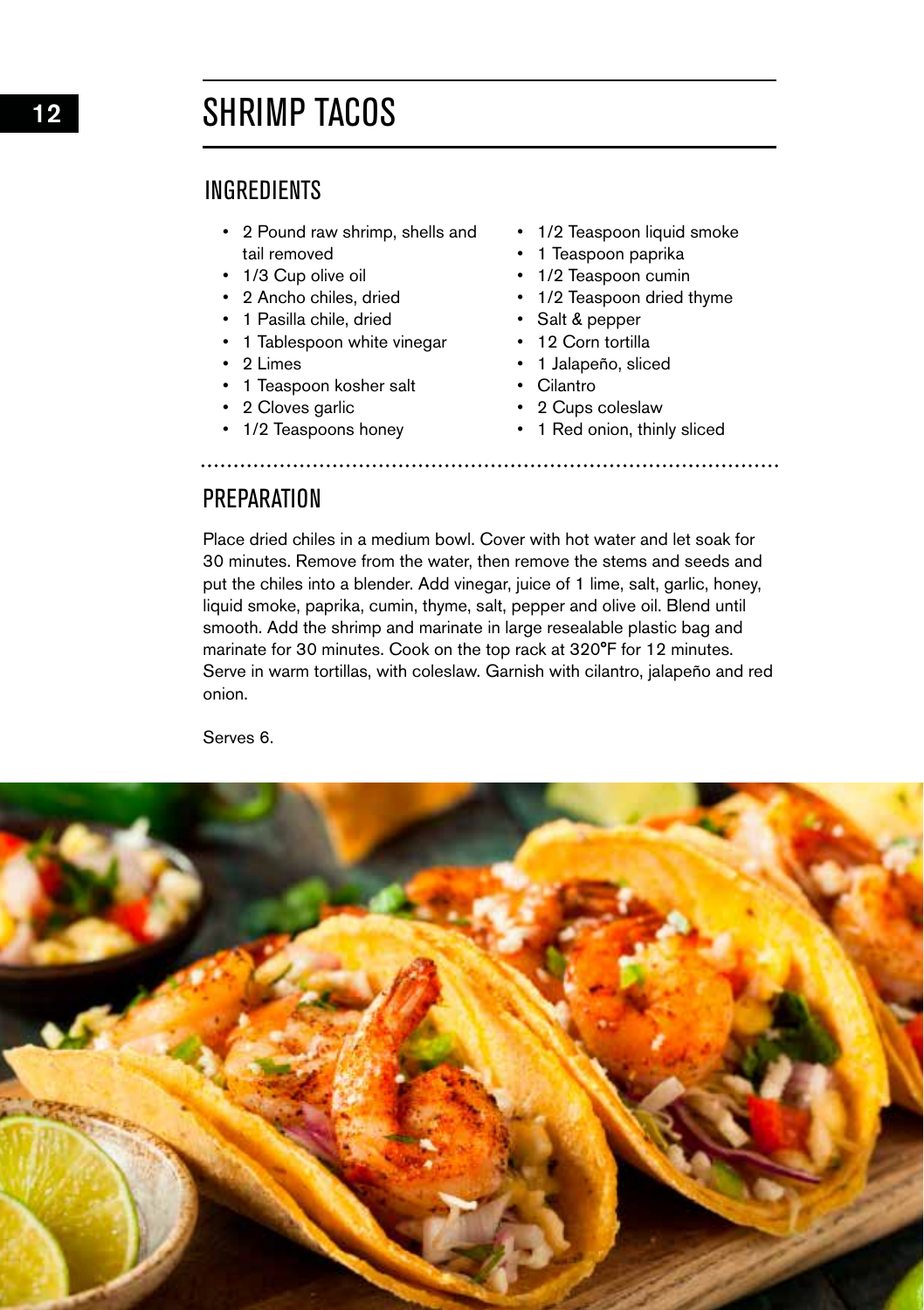# STUFFED ACORN SQUASH

## INGREDIENTS

- 1 Acorn squash
- 1 Tablespoon olive oil
- 1/2 Cup dried cranberries
- 1/2 Cup chopped walnuts
- 1/4 Cup chopped apple
- 3 Tablespoons butter, melted
- 1/4 Cup brown sugar
- 1/4 Teaspoon cinnamon
- 1/2 Teaspoon orange zest
	- Salt & pepper

### **PREPARATION**

Cut the acorn squash in half and scrape out the centers with spoon. Rub both sides of the squash with olive oil, salt and pepper. Cook on the middle rack at 350°F for 3 minutes. In a medium bowl, combine the cranberries, walnuts, peeled and diced apple, butter, brown sugar, orange zest and cinnamon. With a fork, poke a few holes inside the acorn squash and fill with the mixture. Cook at 350°F for 15 minutes.

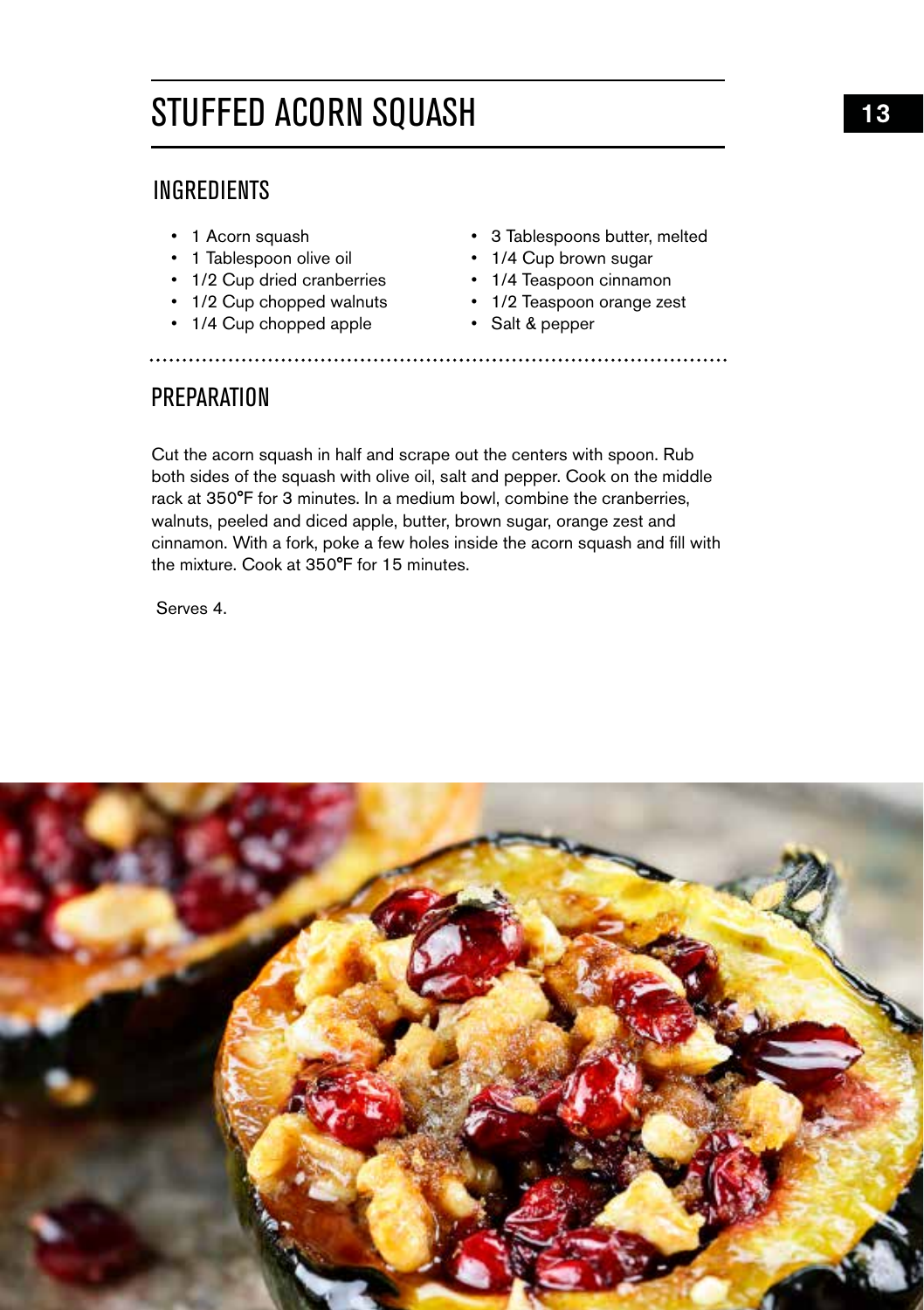# MEXICAN STREET CORN

#### INGREDIENTS

- 4 Ears corn on the cob in husks
- 1/2 Cup mayonnaise
- 1/2 Cup sour cream
- 1/4 Cup cilantro, chopped
- 1/2 Cup queso fresco cheese

....................

- 1 Lime, juiced
- 1 Teaspoon chili powder
- 1 Garlic clove, minced
- 1/4 Teaspoon hot sauce

### **PREPARATION**

Cut the ends of the corn on the cob to remove most of the silk and stalk, leaving the cobs in the husks. Soak in water to moisten the husks for about 5 minutes. Cook on the middle rack at 400°F for 20 minutes, turning them half way through. In a medium bowl, whisk together mayonnaise, sour cream, lime juice, chili powder, garlic and hot sauce. The corn will be hot, so carefully remove the husks and any remaining silk with kitchen towels. Break the cobs in half and put in a large bowl. Add the mayonnaise mixture until evenly coated. Cook for an additional 5 minutes at 400°F on the top rack. Finish with cilantro and crumbled queso fresco cheese. Serve on salad.

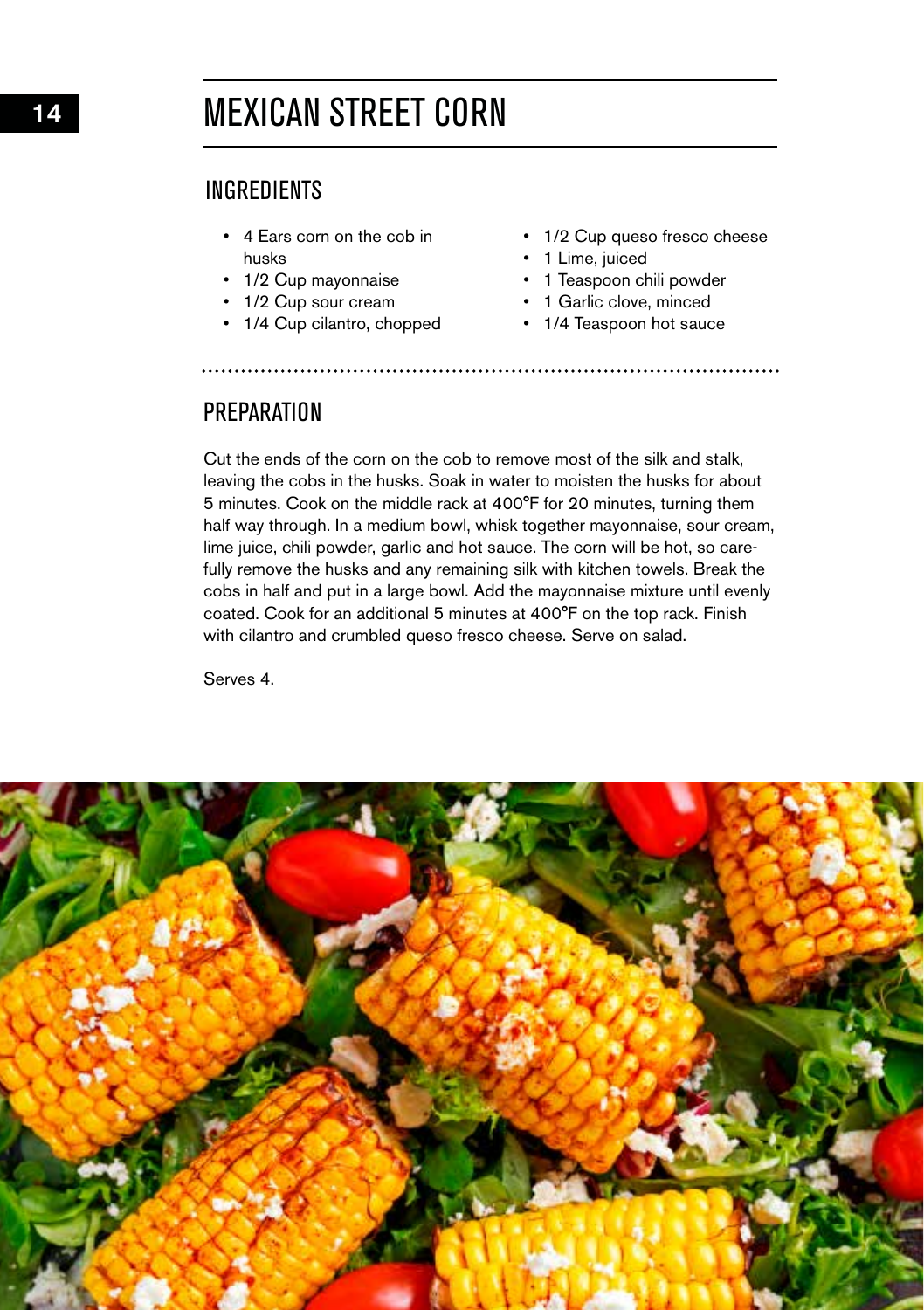# ROASTED ASPARAGUS

## INGREDIENTS

- 2 Pounds Asparagus
- 3 Tablespoons olive oil
- 1 Tablespoon grated Parmesan cheese
- 1/2 Teaspoon granulated garlic
- Splash of balsamic vinegar
- Salt and pepper

. . . . . . . . . . . . . . . . . .

### **PREPARATION**

Coat the asparagus with olive oil, Parmesan cheese, garlic, vinegar, salt and pepper. Cook on the top rack with a single layer at 360°F for 12 minutes.

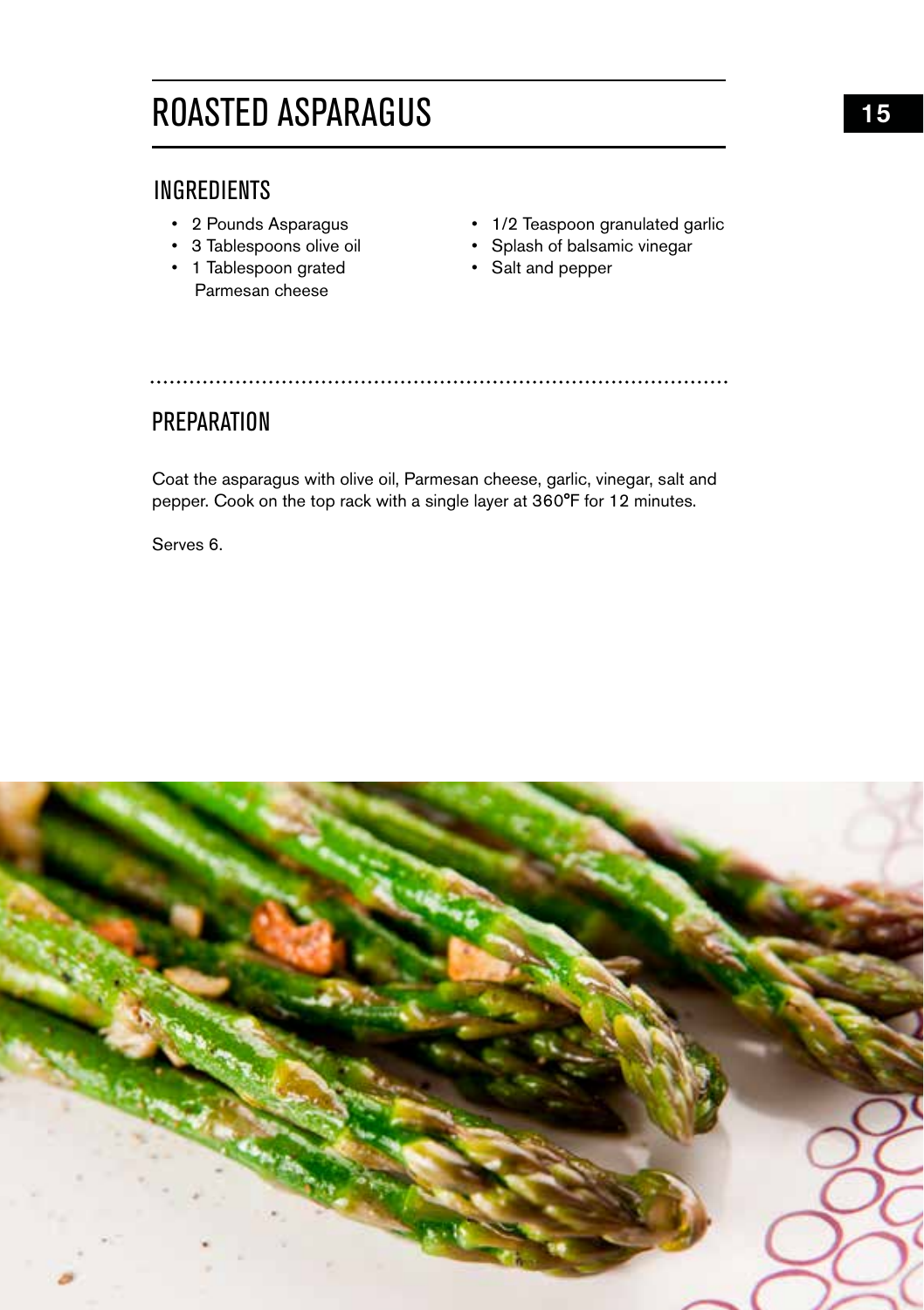16

# ROASTED VEGETABLES

### **INGREDIENTS**

- 7 Brussels sprouts
- 2 Carrots
- 9 Small potatoes (3 each purple, gold and red)
- $\cdot$  2 Beets
- 3 Tablespoons olive oil
- 1/2 Teaspoon herbs de provence
- 1/2 Teaspoon granulated garlic
- 1/4 Teaspoon granulated onion
- Salt and pepper

#### **PREPARATION**

Cut all the vegetables into same size pieces. Toss into a mixing bowl with olive oil and spices until evenly coated. Cook in a single layer on the top rack at 375°F for 12 minutes.

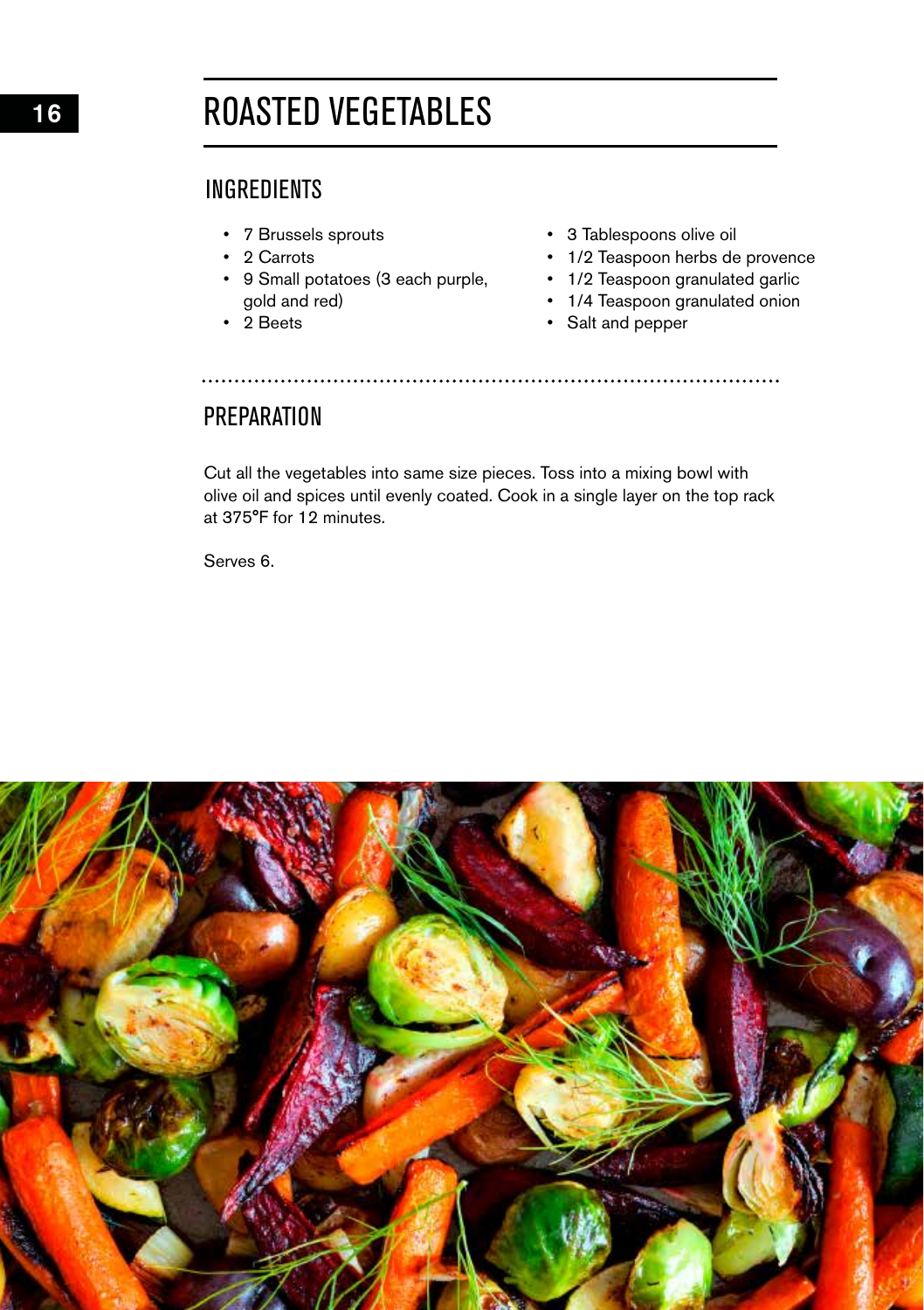# CHOCOLATE CUPCAKES

#### INGREDIENTS

- 4 Ounces bittersweet chocolate
- 1/3 Cup cocoa powder
- 3/4 Cup hot coffee
- 1 Cup all purpose flour
- 3/4 Cup sugar
- 1/2 Teaspoon baking soda
- 1/2 Teaspoon salt
- 1/4 Cup vegetable oil
- 2 Eggs
- 2 Teaspoons white vinegar
- 1 Teaspoon vanilla extract

#### **PREPARATION**

Place the bittersweet chocolate and cocoa powder in a medium bowl. Add hot coffee and whisk until smooth. Set aside to cool completely or refrigerate for 20 minutes. Mix flour, sugar, baking soda and salt together. In a separate bowl, whisk to combine vegetable oil, eggs, vinegar and vanilla. Add cooled chocolate mixture to wet ingredients and whisk until smooth. Then add the flour mixture and whisk until smooth. Turn the drip pan upside down and set on the bottom rack. Pour the batter into individual paper lined silicon cupcake forms. Cook 6 cupcakes at a time. Cook at 325°F for 14 minutes. Let cool completely before frosting.

Makes 18 cupcakes.

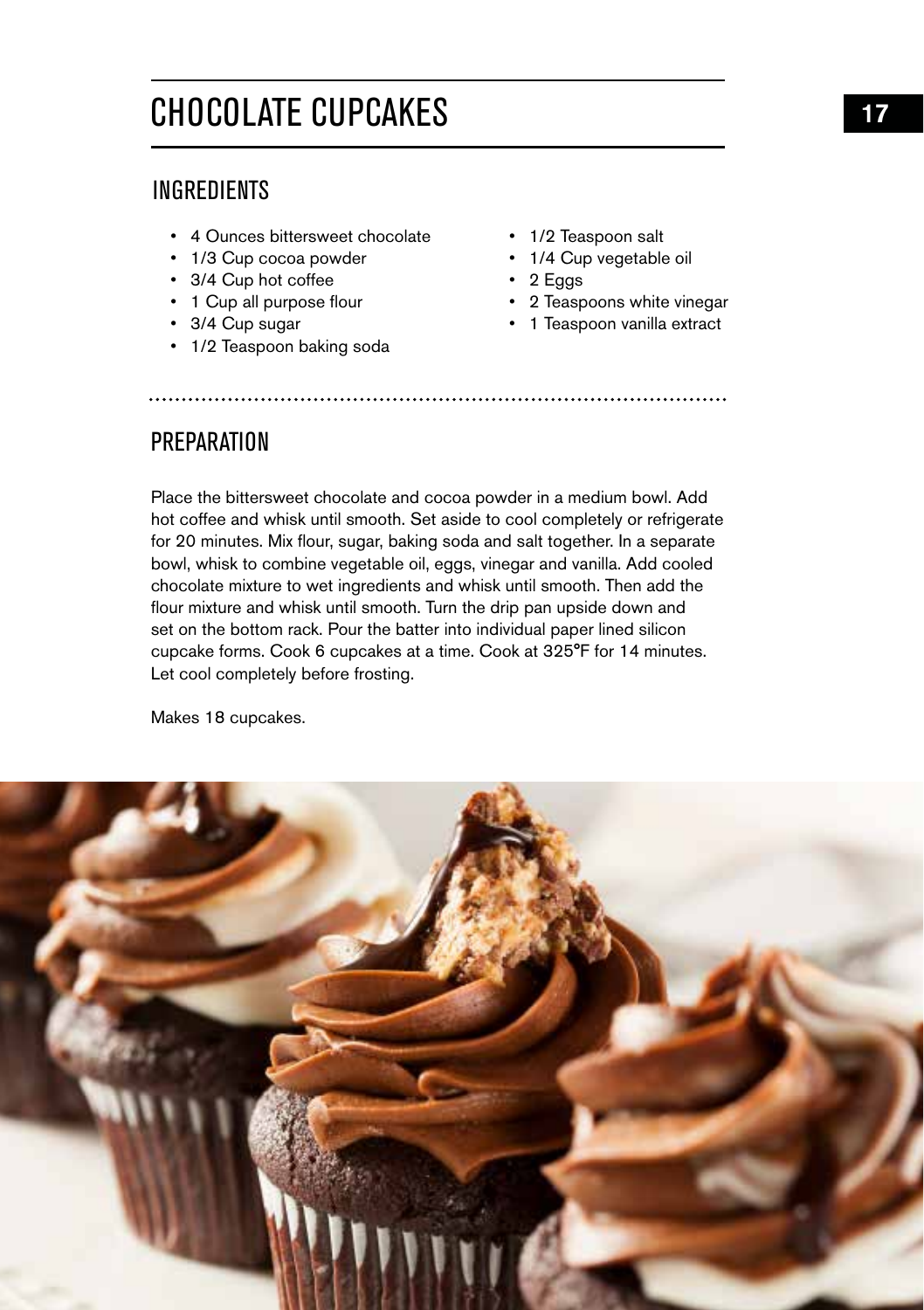# CHOCOLATE LAYER CAKE

#### **INGREDIENTS**

- 1 1/4 Cups flour
- 1 Cup sugar
- 1/4 Cup cocoa powder
- 1 Ounces bittersweet chocolate, chopped
- 1 1/2 Teaspoon baking soda
- 1 Teaspoon baking powder
- 1/2 Teaspoon salt
- 1/2 Cup buttermilk
- 1/4 Cup vegetable oil
- 2 Eggs
- 1 Teaspoon vanilla extract
- 1/2 Cup hot coffee

#### **PREPARATION**

Whisk together the flour, sugar, cocoa, baking soda, baking powder and salt. Add the bittersweet chocolate to the hot coffee and stir until the chocolate is melted. In s separate bowl, mix the buttermilk, vegetable oil, eggs, vanilla and coffee mixture on low speed until combined. Slowly add dry ingredients into wet ingredients. Coat two deep 7" round cake pans with butter then sprinkle with flour. Turn and shake pan until evenly coated. Line the bottoms with parchment paper. Divide batter into the prepared cake pans. Cut one piece of parchment paper about 18 inches long and fold in half. Use this to cover filled cake pan and tuck the ends under the pan. This will prevent the top from cooking too fast. Turn over the drip pan and set on the bottom rack. Run your Oil-less Fryer Oven empty at 400°F for 3 minutes to preheat. Cook one layer at a time. Cook at 320°F for 30 minutes. Remove parchment paper for the last 10 minutes. Let cool completely before frosting.

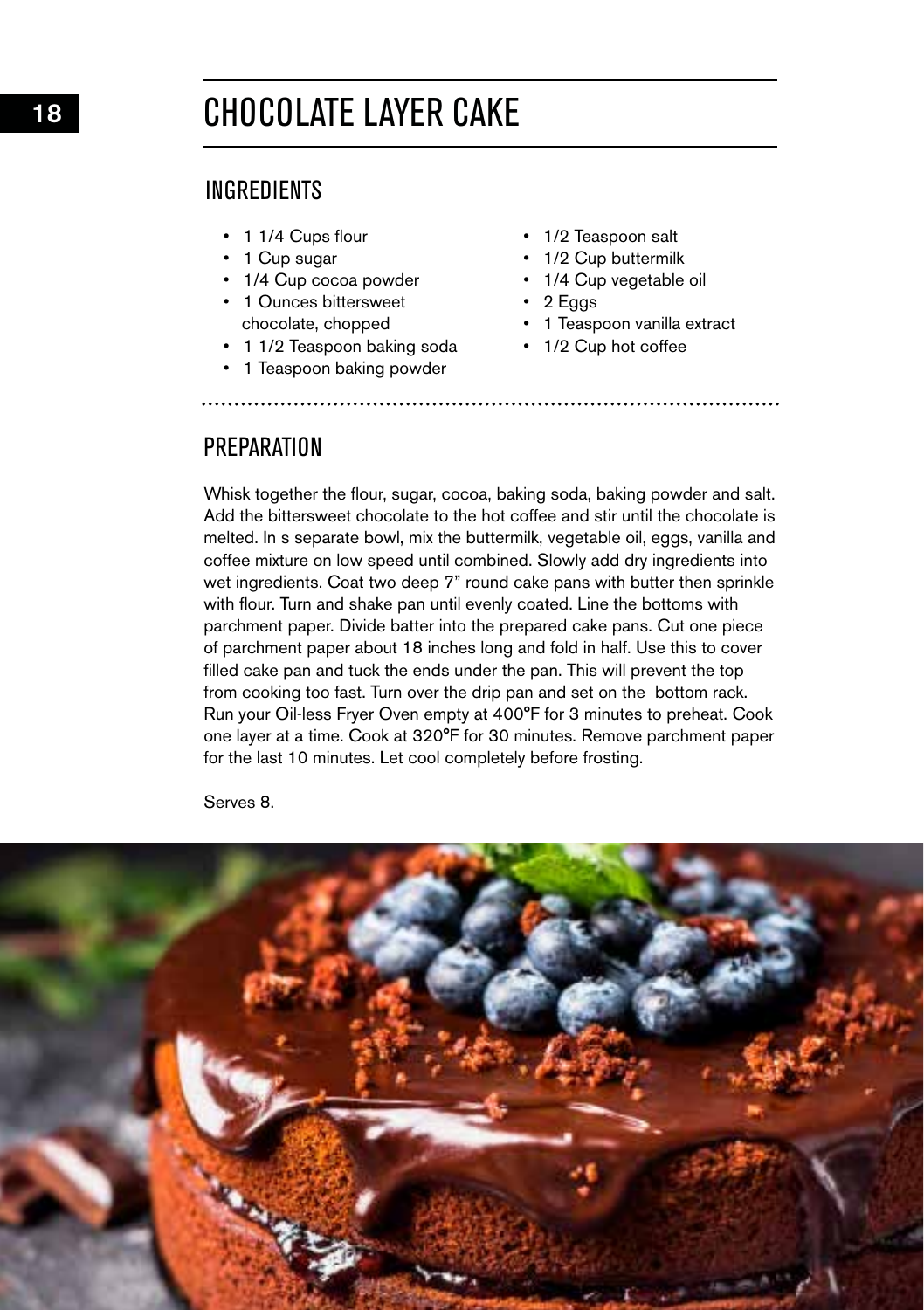# VANILLA LAYER CAKE

#### INGREDIENTS

- 3/4 Cup butter, softened
- 1 Cup milk
- 1 1/2 Cups sugar
- 6 Jumbo egg whites, firm peaks
- 1 Teaspoon clear vanilla extract
- 3 Cups cake flour
- 2 Teaspoons baking powder
- 1/2 Teaspoon salt

#### **PREPARATION**

Using a stand mixer with whisk attachment, whisk egg whites to firm peaks. Transfer to another bowl and refrigerate until needed. Switch to beater blade and cream the butter until it appears white. Add sugar, beat until fluffy, and add vanilla. Whisk flour, baking powder and salt together. Alternate adding flour mixture and milk until the batter is combined. Fold in egg whites. Coat two deep 7" round cake pans with butter then sprinkle with flour. Turn and shake the pan until evenly coated. Line the bottoms with parchment paper. Divide the batter into the prepared cake pans. Cut one piece of parchment paper about 18 inches long and fold in half. Use this to cover filled cake pan and tuck ends under pan. This will prevent the top from cooking to fast. Turn over the drip pan and set on the bottom rack. Run your Oil-less Fryer Oven empty at 400°F for 3 minutes to preheat. Cook one layer at a time. Cook at 320°F for 30 minutes. Remove the parchment paper for the last 10 minutes. Let cool completely before frosting.

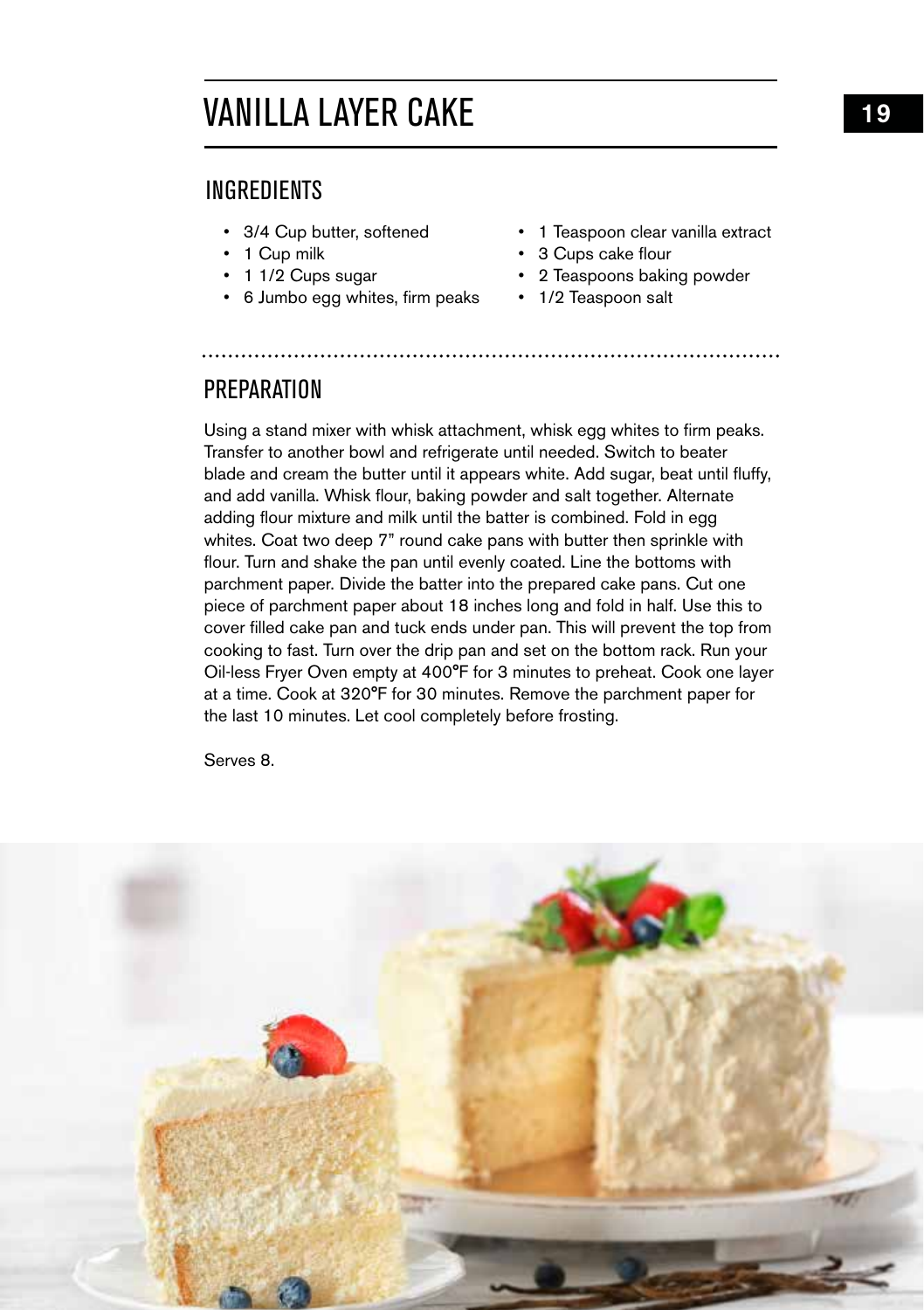20

# CARROT CAKE

#### **INGREDIENTS**

- 6 Medium carrots, grated
- 2 1/2 Cups all purpose flour
- 1 Teaspoon baking soda
- 1 Teaspoon baking powder
- 1/2 Teaspoon salt
- 1/4 Teaspoon ground allspice
- 1/4 Teaspoon cinnamon
- 1/4 Teaspoon nutmeg
- 1 1/4 Cups sugar
- 1/4 Cup brown sugar
- 3 Large eggs
- 1 Cup plain yogurt
- 1/2 Cup vegetable oil
- 2 Cups cream cheese frosting

#### **PREPARATION**

Grate the carrots and set aside in a large mixing bowl. In a separate bowl, whisk together flour, baking soda, baking powder, salt, allspice, cinnamon and nutmeg. Mix the flour mixture with the carrots until the carrots are evenly coated. Whisk together yogurt, vegetable oil, eggs, sugar and brown sugar. Mix with the carrots. Coat two 7" round cake pans with nonstick cooking spray. Line the bottoms with parchment paper. Turn over the drip pan and set on the bottom rack. Run your Oil-less Fryer Oven empty at 400°F for 3 minutes to preheat. Divide batter into the prepared cake pans. Cook one layer at a time. Cook at 320°F for 35 minutes. Let cool completely before frosting.

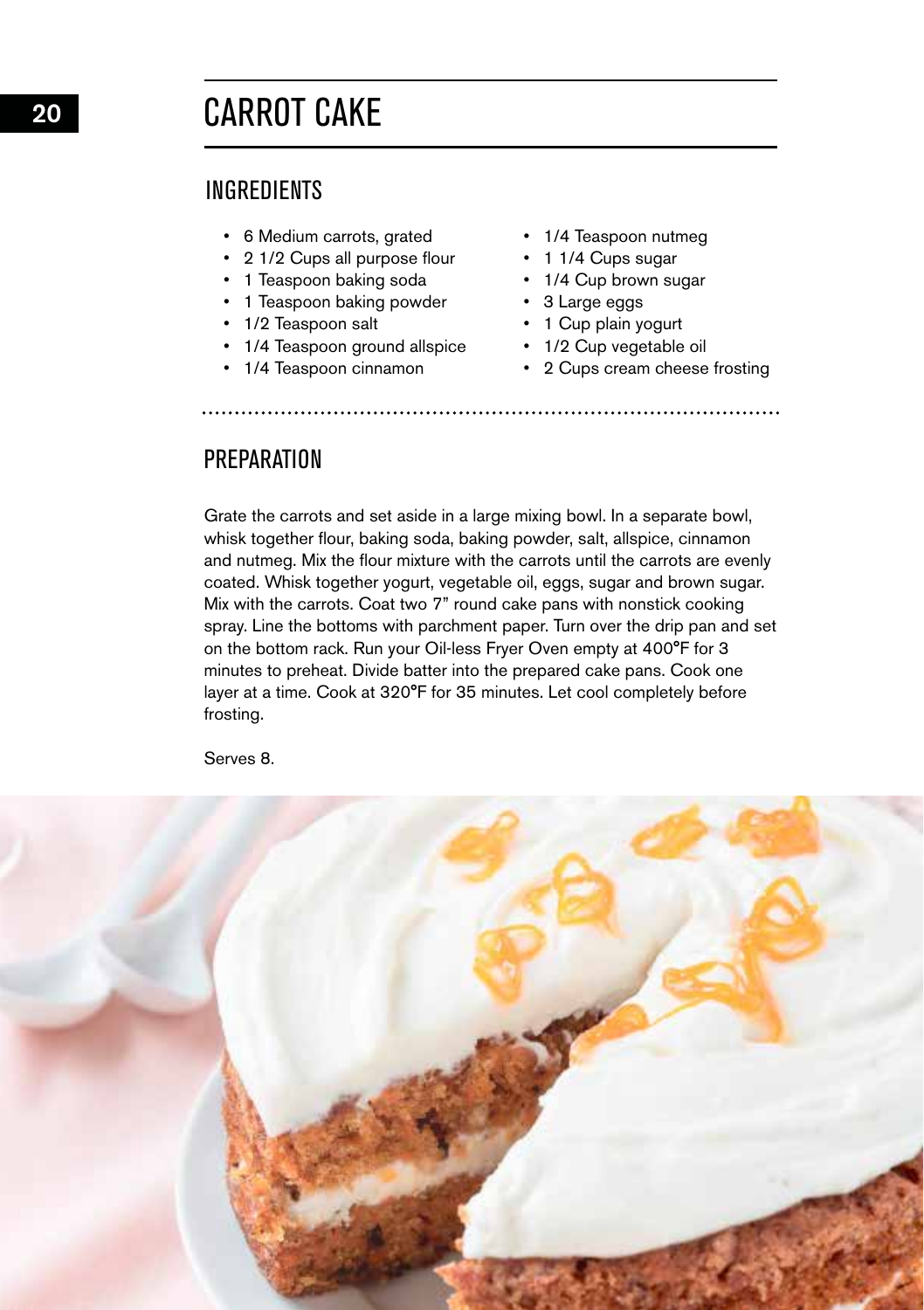# SNICKER DOODLE COOKIE

#### INGREDIENTS

- 1/2 Cup butter
- 3/4 Cup sugar
- $\cdot$  1 Egg
- 3 Drops almond extract
- 1 1/2 Cups all purpose flour 1 Tablespoon cinnamon
- 1 Teaspoon cream of tartar
- 1/2 Teaspoon baking soda
- 1/4 Teaspoon kosher salt
- 3 Tablespoons sugar
	-

#### **PREPARATION**

Start with all ingredients at room temperature. Cream together the butter, sugar, egg and almond extract with a hand mixer until smooth. In a separate bowl, whisk together the flour, cream of tartar, baking soda, and salt. Add dry ingredients to the butter mixture. Roll 1 tablespoon portion of balls in the remaining sugar and cinnamon. Use the drip pan facing upside down set on the bottom rack as cookie sheet. Cover it with a piece of parchment paper (9 1/2 inches x 7 1/2 inches). Bake 6 cookies at a time at 400°F for 7 minutes.

Makes 24 cookies.